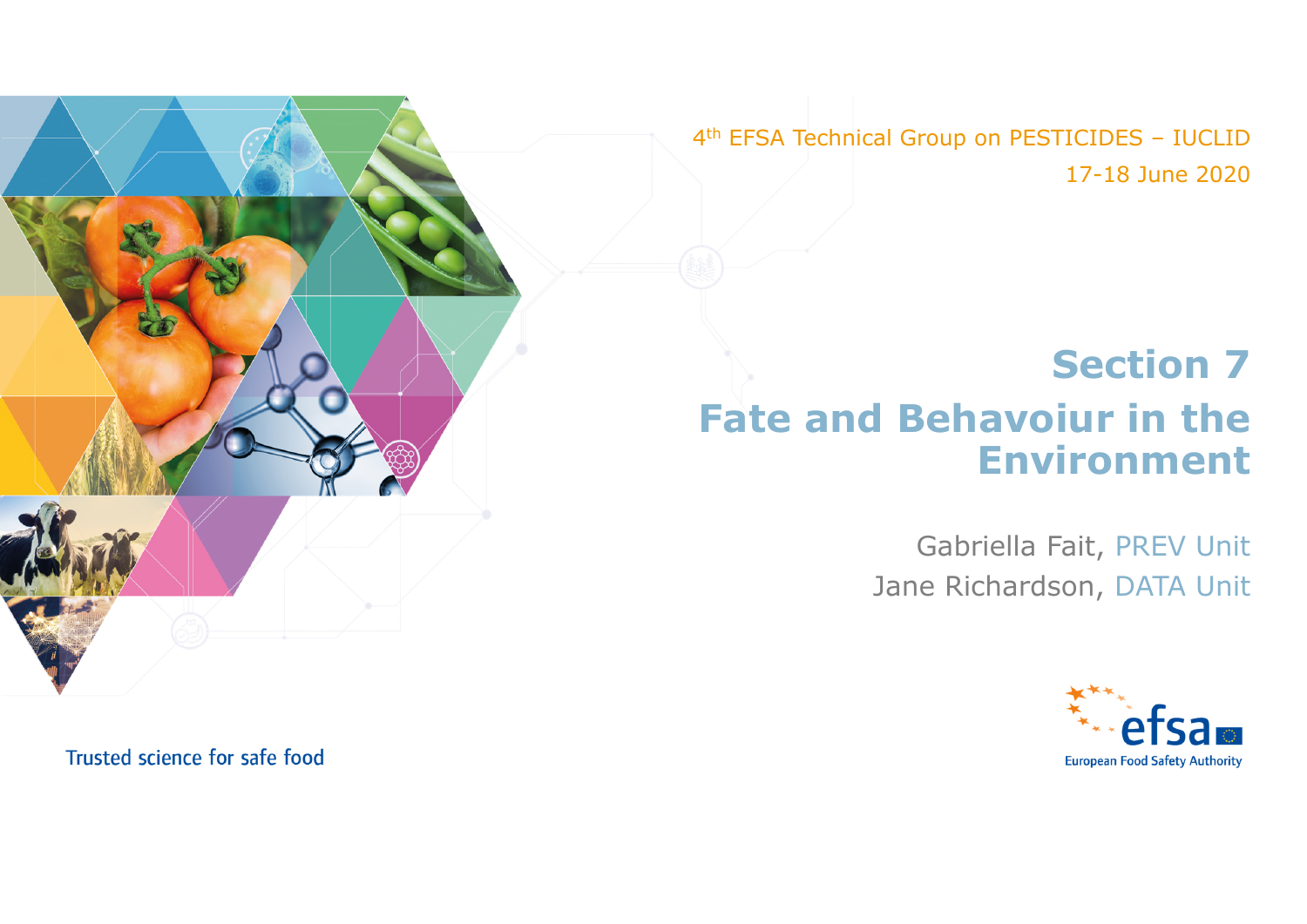## **Objective**



to **agree adaptations to endpoint summaries which can be proposed** for **inclusion in the October release of IUCLID** (i.e. straight forward and non-controversial amendments), focusing on the endpoints for which comments were received during the pilot phase of IUCLID.

Where the sub-group agrees a more thorough review of a document is required it is sufficient to identify these **documents which a can be analyzed at a later phase in the project** and worked on in small group over the year and may be **included in the October 2021 release**.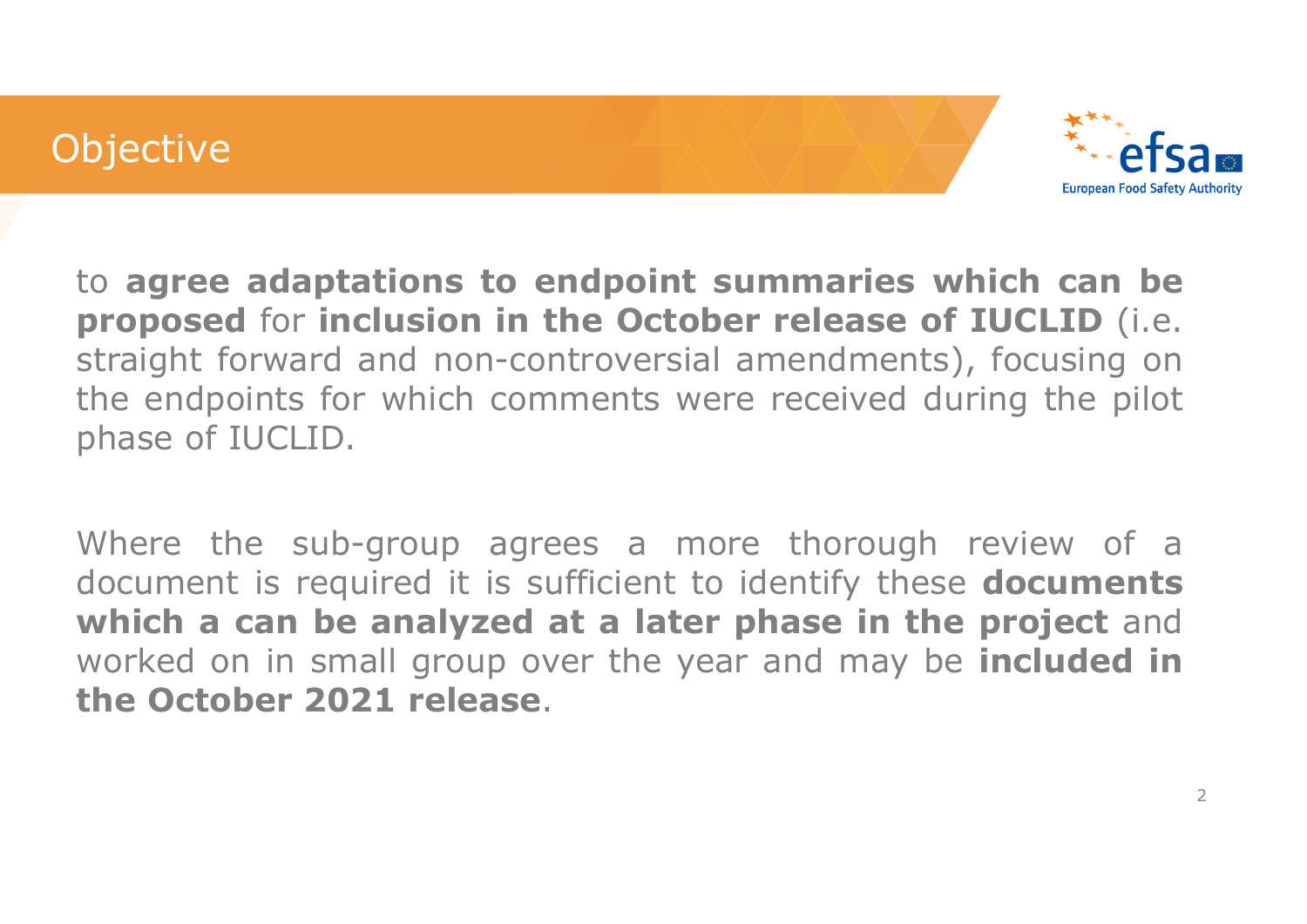## Outline of the work done



**Revision** of existing endpoint summaries

Creation of **new** endpoint summaries

Identification of **missing** summaries

Identification of endpoint summaries for **longer term** review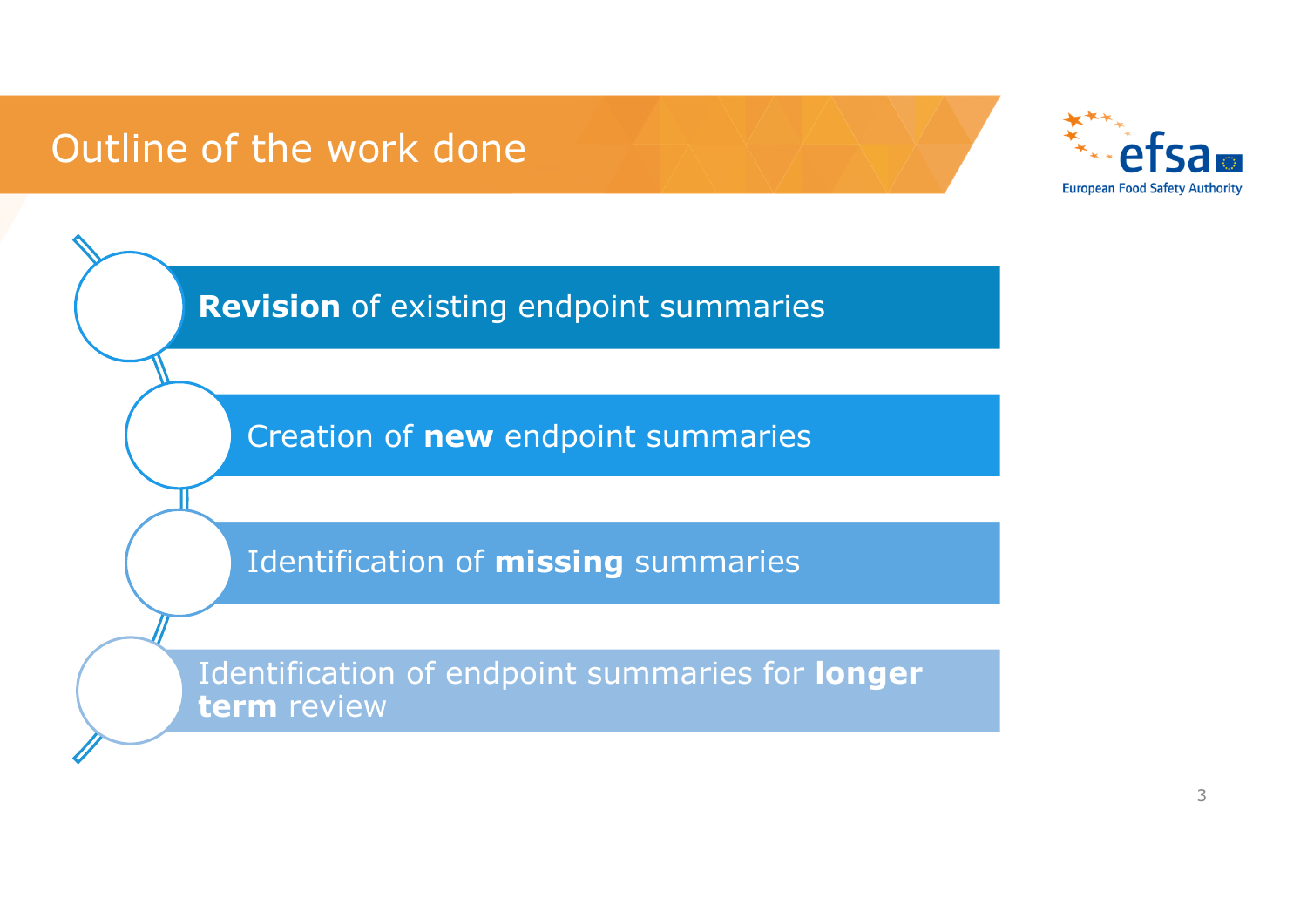# **Revised** endpoint summaries (Release Oct 2020)



**Biodegradation in water and sediment** 

and

- **Biodegradation in soil** 
	- Rows added to report for each compartment (soil, water, sediment, whole system), DT50, DT90, type of kinetic models and chi square
	- Two repeatable blocks added for reporting two types of degradation endpoints: persistence and modelling
	- Rows added for kinetic formation fraction and info on precursor of a metabolite (parent or metabolite)
	- Possibility to report geomean DT50 and arithmetic mean formation fraction

https://dms.efsa.europa.eu/otcs/cs.exe?func=ll&objaction=overview&objid=23306075 https://dms.efsa.europa.eu/otcs/cs.exe?func=ll&objaction=overview&objid=23414003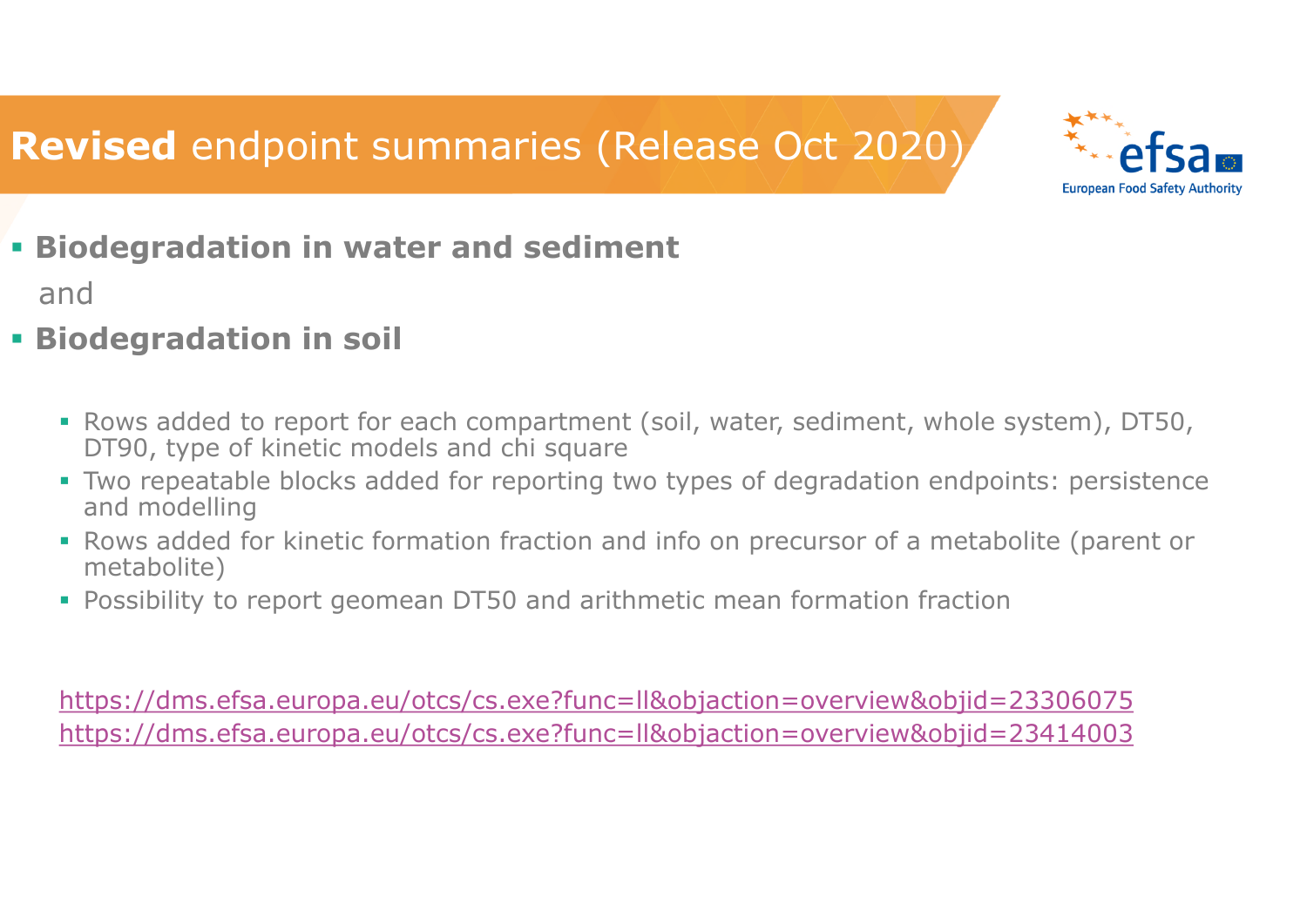## **New** endpoint summaries (Release Oct 2020)



- **Predicted Environmental Concentration (PEC) in Soil Groundwater-Surface water and sediment**
	- The template for soil will be modified once the new approach for PECsoil calculation EFSA guidance 2017 - will be noted
	- Picklist entries added to report only key information used for risk assessment (initial PEC, TWA at 7 and 21 days, plateau concentration)
	- Values for input parameters already present in other summary documents or endpoints study records (e.g.: water solubility, vapour pressure) should not be entered, but for the time being they can be entered as free text
	- The same applies to the crop which can be directly linked to the GAP table

https://dms.efsa.europa.eu/otcs/cs.exe?func=ll&objaction=overview&objid=23411564 https://dms.efsa.europa.eu/otcs/cs.exe?func=ll&objaction=overview&objid=23312804 https://dms.efsa.europa.eu/otcs/cs.exe?func=ll&objaction=overview&objid=23393220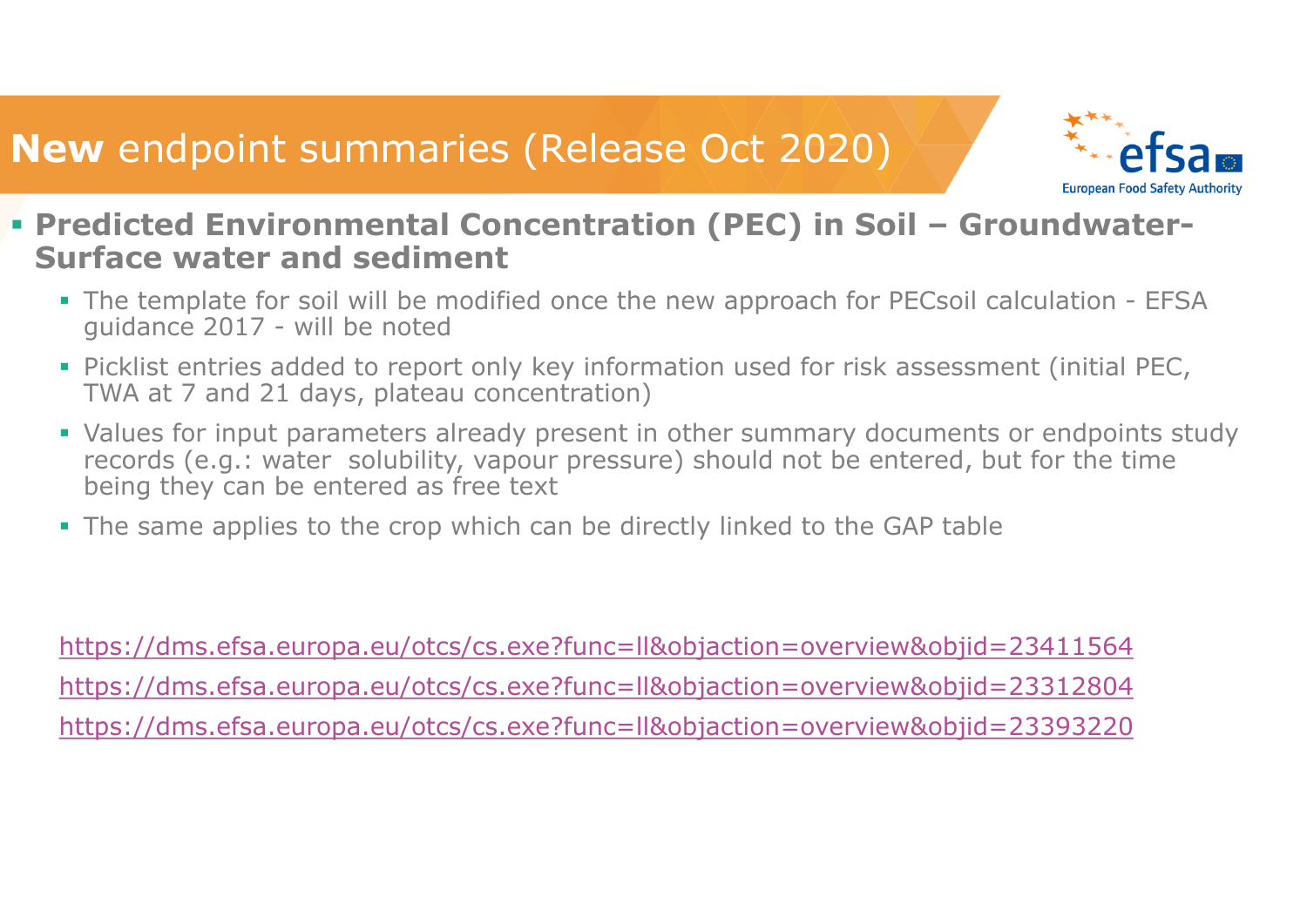

### **Route of degradation in soil and in surface water/sediment**

 Possible to report the maximum occurrence of each metabolite observed, mineralization and non-extractable residues and results for different radiolabels

https://dms.efsa.europa.eu/otcs/cs.exe?func=ll&objaction=overview&objid=23413663

https://dms.efsa.europa.eu/otcs/cs.exe?func=ll&objaction=overview&objid=23426469

- **Residue definition for fate**
- https://dms.efsa.europa.eu/otcs/cs.exe?func=ll&objaction=overview&objid=23312788
- **Relevance of metabolites in groundwater**

https://dms.efsa.europa.eu/otcs/cs.exe?func=ll&objaction=overview&objid=23415562

### **Transport via air**

https://dms.efsa.europa.eu/otcs/cs.exe?func=ll&objaction=overview&objid=23415503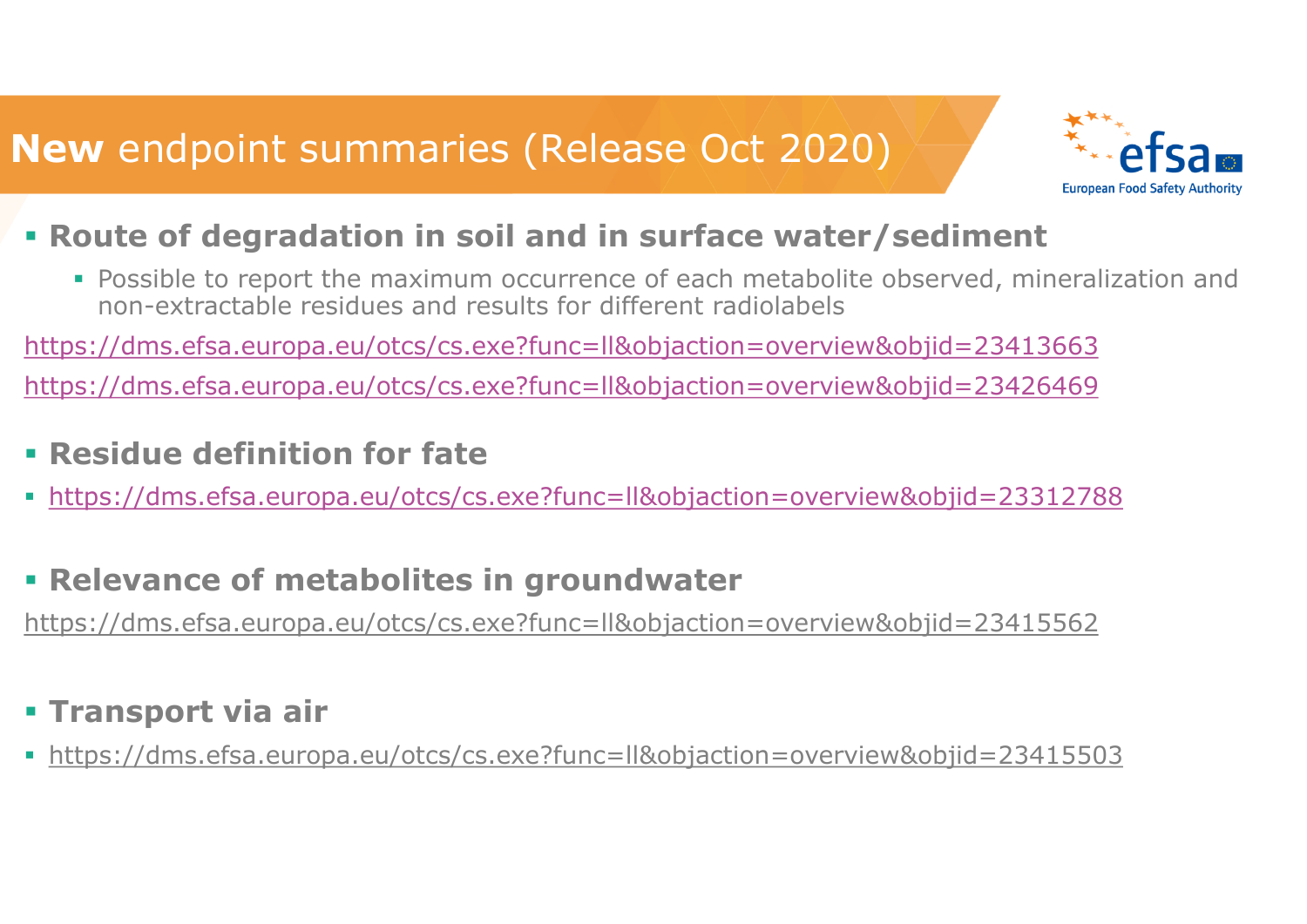

### **Aged sorption**

- For high tier studies (e.g.: plant uptake, wash-off, etc…) generic template can be used
- https://dms.efsa.europa.eu/otcs/cs.exe?func=ll&objaction=overview&objid =23317886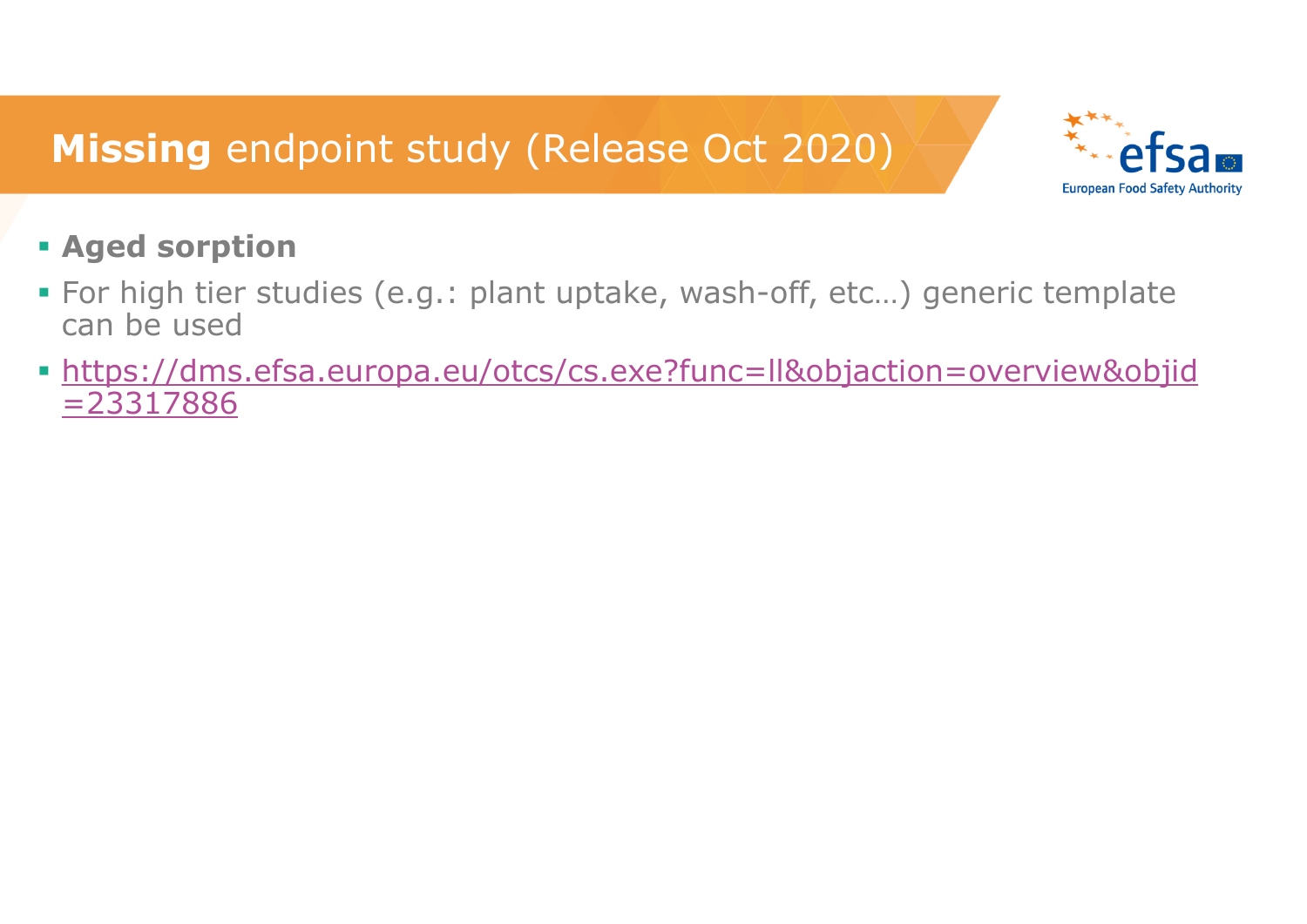# **Longer term review** (Release Oct 2021)



- **Field dissipation studies**
- **Combining degradation rates from laboratory studies with degradation rates obtained from field studies**
- **Adsorption/desorption in soil**
- **Mobility in soil**

Generic flexible templates are available for the time being to report these types of studies